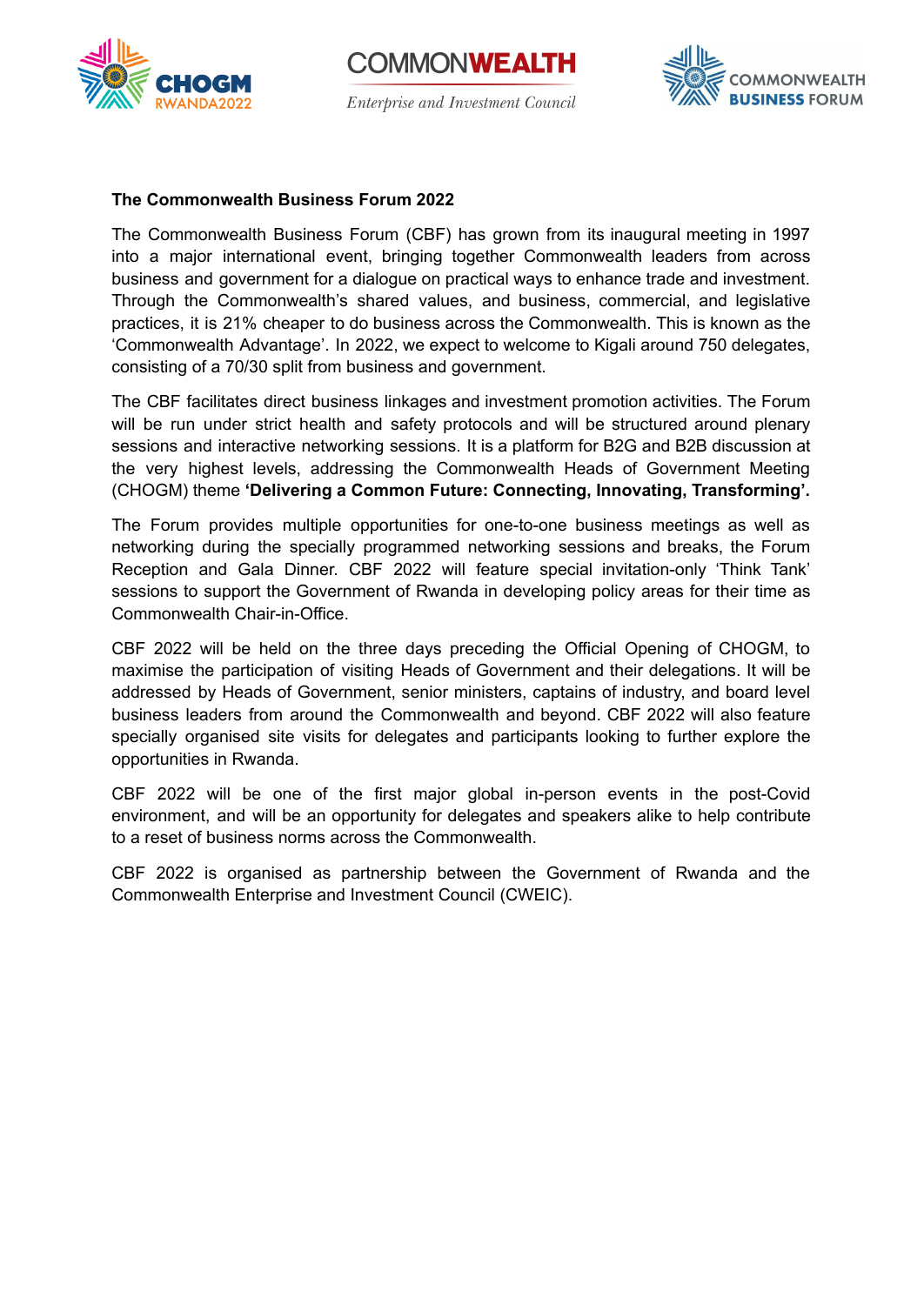





# **Day One- Tuesday 21 June**

| 0830-1000                   | Registration and Arrivals, Opening of the Exhibition Hall                                                                                                                                                                                                                                                                                                                                                                                                                                                                                                                                          |
|-----------------------------|----------------------------------------------------------------------------------------------------------------------------------------------------------------------------------------------------------------------------------------------------------------------------------------------------------------------------------------------------------------------------------------------------------------------------------------------------------------------------------------------------------------------------------------------------------------------------------------------------|
|                             |                                                                                                                                                                                                                                                                                                                                                                                                                                                                                                                                                                                                    |
| 1000-1100                   | <b>Opening Ceremony: Delivering a Common Future: Connecting,</b><br>Innovating, Transforming                                                                                                                                                                                                                                                                                                                                                                                                                                                                                                       |
| <b>Session 1</b><br>Plenary | HE Paul Kagame, President of Rwanda<br>$\bullet$<br>The Rt Hon Patricia Scotland QC Commonwealth<br>Secretary-General.<br>Lord Marland, Chairman, CWEIC<br><b>Visiting Head of Government</b>                                                                                                                                                                                                                                                                                                                                                                                                      |
| 1100-1130                   | <b>Networking Break</b>                                                                                                                                                                                                                                                                                                                                                                                                                                                                                                                                                                            |
|                             |                                                                                                                                                                                                                                                                                                                                                                                                                                                                                                                                                                                                    |
| 1130-1300                   | A Global Reset: Leveraging the Commonwealth for a Global Recovery                                                                                                                                                                                                                                                                                                                                                                                                                                                                                                                                  |
| <b>Session 2</b><br>Plenary | The economic shock of Covid-19 has pushed the global economy into a<br>sharp downturn and exposed systemic fragilities. This session will bring<br>together policy makers & business leaders to share insights on the<br>following:<br>What does an inclusive economic recovery look like?<br>How do recovery strategies align with the Commonwealth's<br>shared values - free trade, diversity and multilateralism, and a<br>commitment to the rules based global economy?<br>How<br>the<br>Commonwealth<br>Advantage<br>the<br>and<br>can<br>Commonwealth's global network be put to better use? |
| 1300-1400                   | <b>Networking Lunch</b>                                                                                                                                                                                                                                                                                                                                                                                                                                                                                                                                                                            |
|                             |                                                                                                                                                                                                                                                                                                                                                                                                                                                                                                                                                                                                    |
| 1400-1530                   | <b>Commonwealth Trade: Challenging Protectionisms and Reducing the</b><br><b>Barriers to Business</b>                                                                                                                                                                                                                                                                                                                                                                                                                                                                                              |
| <b>Session 3</b><br>Plenary | As the world recovers, free trade areas and reducing barriers to<br>cross-border trade is more critical than ever – how can the Commonwealth<br>challenge rising protectionism?<br>Most Commonwealth Countries are members of Free Trade Zones, and 19<br>are members of the world's newest AfCFTA. What lessons can be learnt<br>from existing Common markets and how can we apply them to make<br>Commonwealth trade easier?                                                                                                                                                                     |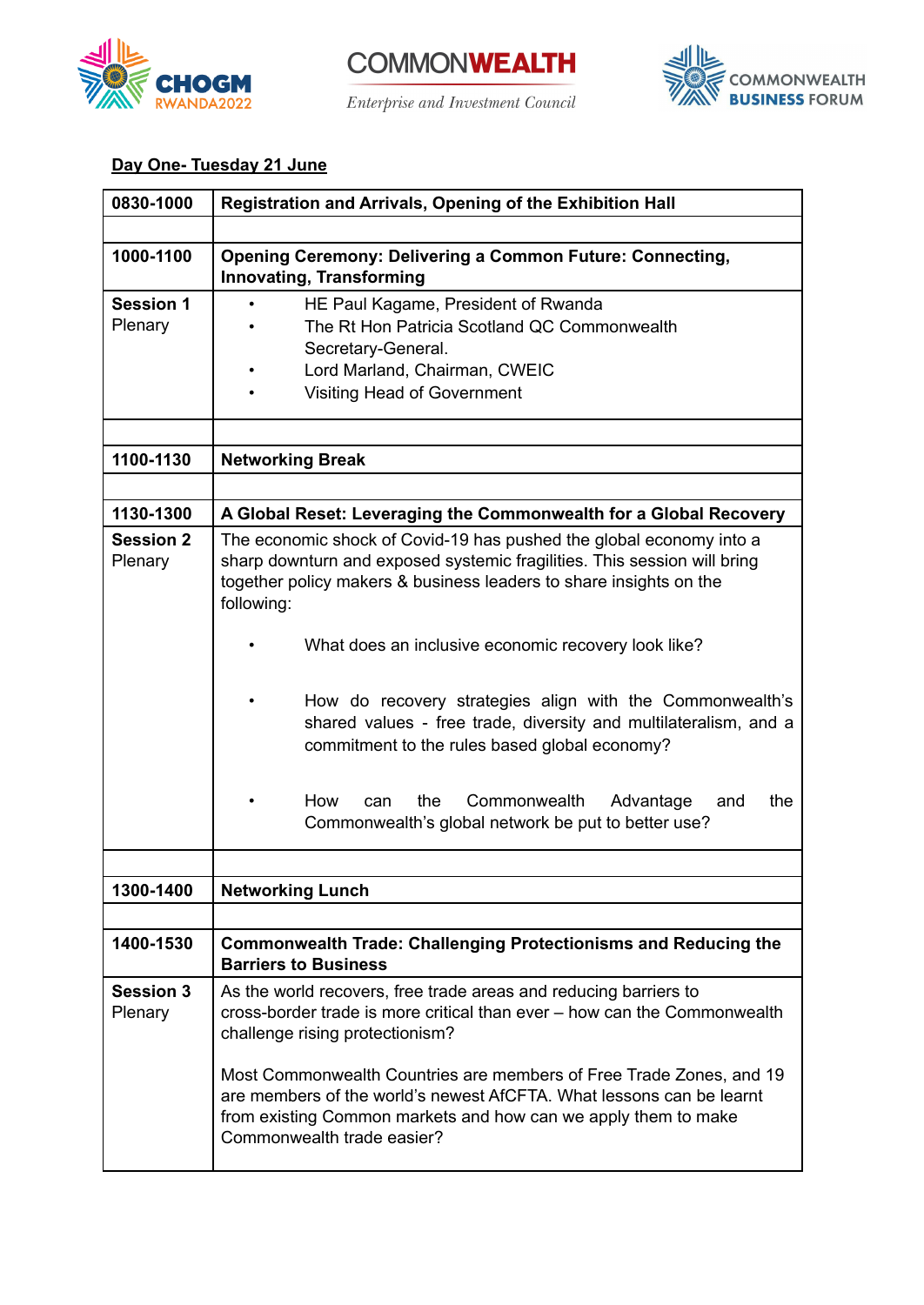



 $\label{prop:ent} \begin{minipage}{0.9\linewidth} \hspace*{-0.1cm} \textit{Interprise and Investment Council} \end{minipage}$ 



|                                     | This session will explore new concepts & frameworks to capitalize on trade<br>agreements, the Commonwealth Advantage and the Commonwealth<br>Network.                                                                                                         |
|-------------------------------------|---------------------------------------------------------------------------------------------------------------------------------------------------------------------------------------------------------------------------------------------------------------|
|                                     |                                                                                                                                                                                                                                                               |
| 1400-1530                           | Positioning the Commonwealth for the Future of Work:                                                                                                                                                                                                          |
| <b>Session 4</b><br><b>Breakout</b> |                                                                                                                                                                                                                                                               |
|                                     | The future of work is being shaped by new powerful forces: including the<br>growing adoption of artificial intelligence, automation in the workplace, and<br>an adapting workforce including ever increasing examples of non-traditional<br>employment types. |
|                                     | Are changes are taking place in workplace, the workforce, and the nature of<br>work itself? Can we re-imagine education to nurture skill of the future? What<br>does talent mobility look like in a more digitised and decentralised world?                   |
|                                     |                                                                                                                                                                                                                                                               |
| 1400-1600                           | <b>Innovation in the Commonwealth</b>                                                                                                                                                                                                                         |
| <b>Mixer</b><br>Session             | A specially curated, invitation only, networking and discussion opportunity<br>focused on investors and start-ups in the ICT Sector.                                                                                                                          |
|                                     | Selected investors will present to an audience of start-ups and innovators<br>on how they selected the companies they support and invest in.                                                                                                                  |
|                                     | Hosted in the Disrupt Hub, the session will end with networking and a tour<br>of the Exhibition.                                                                                                                                                              |
|                                     |                                                                                                                                                                                                                                                               |
| 1530-1600                           | <b>Networking Break</b>                                                                                                                                                                                                                                       |
|                                     |                                                                                                                                                                                                                                                               |
| 1600-1730                           | Dressed to save: Fashioning the Commonwealth                                                                                                                                                                                                                  |
| <b>Session 5</b><br>Plenary         | The fashion industry has been a major contributor to climate change and<br>biodiversity loss. The industry's sustainability efforts are critical to the<br>planet's health.                                                                                   |
|                                     | This session will feature a series of presentations from leaders in the<br>fashion industry, who will share their journey and lessons learnt as they<br>work to transform the industry. An interactive discussion with the audience<br>will follow.           |
|                                     |                                                                                                                                                                                                                                                               |
| 1830                                | <b>Welcome Reception &amp; Fashion Show</b>                                                                                                                                                                                                                   |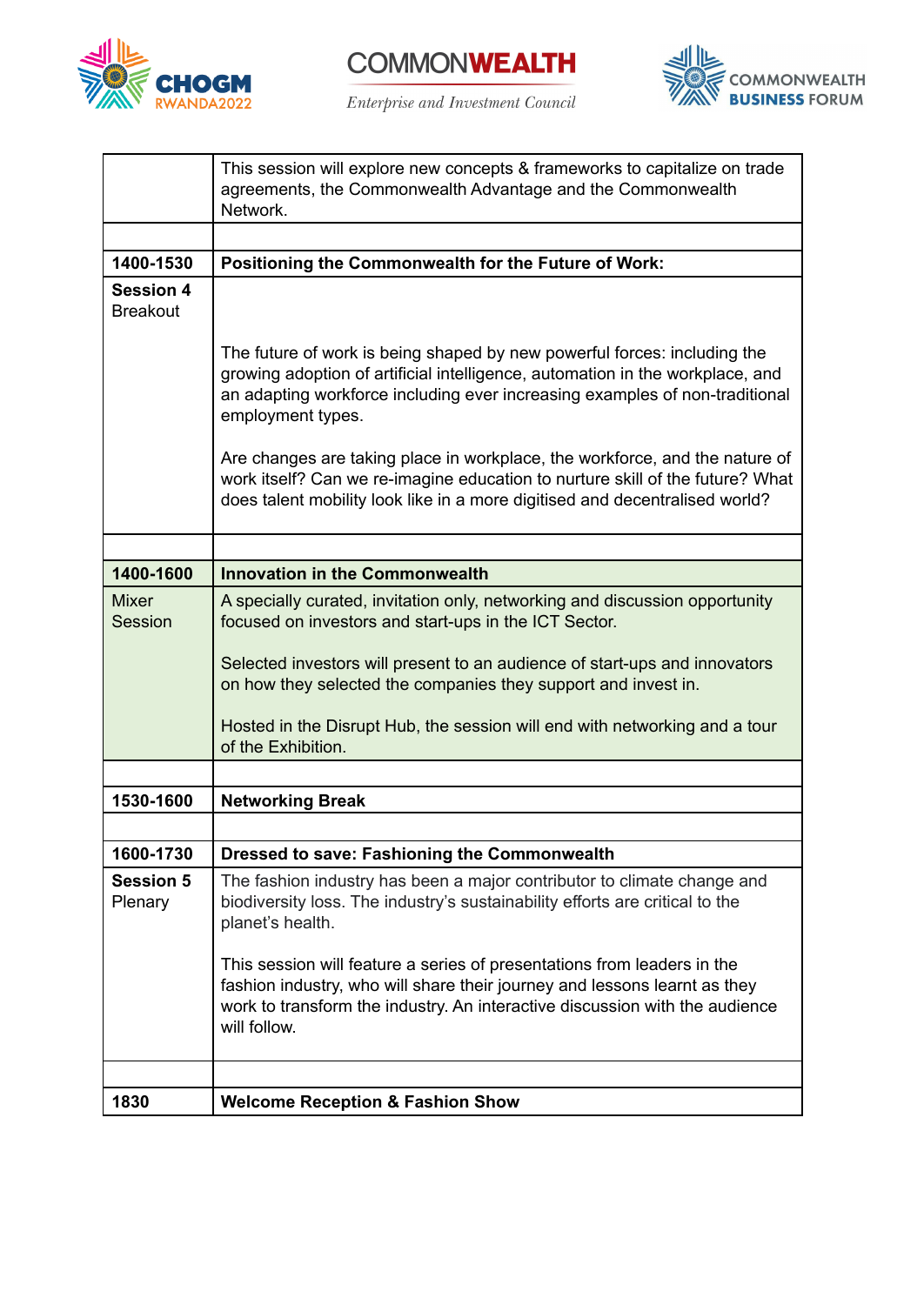

**COMMONWEALTH** Enterprise and Investment Council



# **Day Two – Wednesday 22 June**

| 0830-0930                           | <b>Arrivals and Networking Break</b>                                                                                                                                                                                                                                                                             |
|-------------------------------------|------------------------------------------------------------------------------------------------------------------------------------------------------------------------------------------------------------------------------------------------------------------------------------------------------------------|
|                                     | Invitation only sponsored working breakfasts                                                                                                                                                                                                                                                                     |
|                                     |                                                                                                                                                                                                                                                                                                                  |
| 0930-1100                           | Governance for the Future: Are We Prepared?                                                                                                                                                                                                                                                                      |
| <b>Session 6</b><br>Plenary         | Too often, governance and regulation struggle to keep up with innovation.<br>New ideas, products, and business models are hampered, while citizens<br>are left with outdated protections.                                                                                                                        |
|                                     | As the Fourth Industrial Revolution takes hold, how will the Commonwealth<br>gain a competitive advantage in the global economy through a more agile<br>regulatory approach? How can a seamless regulatory landscape tackle<br>barriers to trade and cooperation?                                                |
|                                     | This session will discuss:                                                                                                                                                                                                                                                                                       |
|                                     | Systematic measures needed to enhance foresight<br>"Outcome-focused" regulation                                                                                                                                                                                                                                  |
|                                     | How we can create a space to experiment, and leverage data to<br>fuel innovation.                                                                                                                                                                                                                                |
|                                     | The role of the private sector in developing a seamless<br>regulatory landscape, and tackling barriers to trade and<br>cooperation.                                                                                                                                                                              |
|                                     |                                                                                                                                                                                                                                                                                                                  |
| 0930 - 1100                         | Ecosystems: Redesigning Global Value Chains in a Post-COVID World                                                                                                                                                                                                                                                |
| <b>Session 7</b><br><b>Breakout</b> | Hybrids between centralisation and decentralisation of processes can be<br>observed in Fourth Industrial Revelation environments.                                                                                                                                                                                |
|                                     | The post-covid world and emerging and underlying digital technologies are<br>influencing the design of ecosystems in global value chains, and thus their<br>management. The new global landscape is challenging all governments to<br>reassess their national competitive advantages and development strategies. |
|                                     | This session will feature a series of conversations with policy experts and<br>thought leaders who will share insights into how policy-makers can analyse<br>connectedness, capabilities and competitiveness, and better collaborate<br>with the private sector.                                                 |
| 1100-1130                           | <b>Networking Break</b>                                                                                                                                                                                                                                                                                          |
|                                     |                                                                                                                                                                                                                                                                                                                  |
| 1130-1300                           | <b>Our Common Health: Delivering Equitable Healthcare</b>                                                                                                                                                                                                                                                        |
| <b>Session 8</b><br>Plenary         | The COVID-19 pandemic has had a devastating impact on the health &<br>livelihoods of Commonwealth citizens and world alike. When it comes to a<br>pandemic, we need a global approach towards enhanced cooperation.                                                                                              |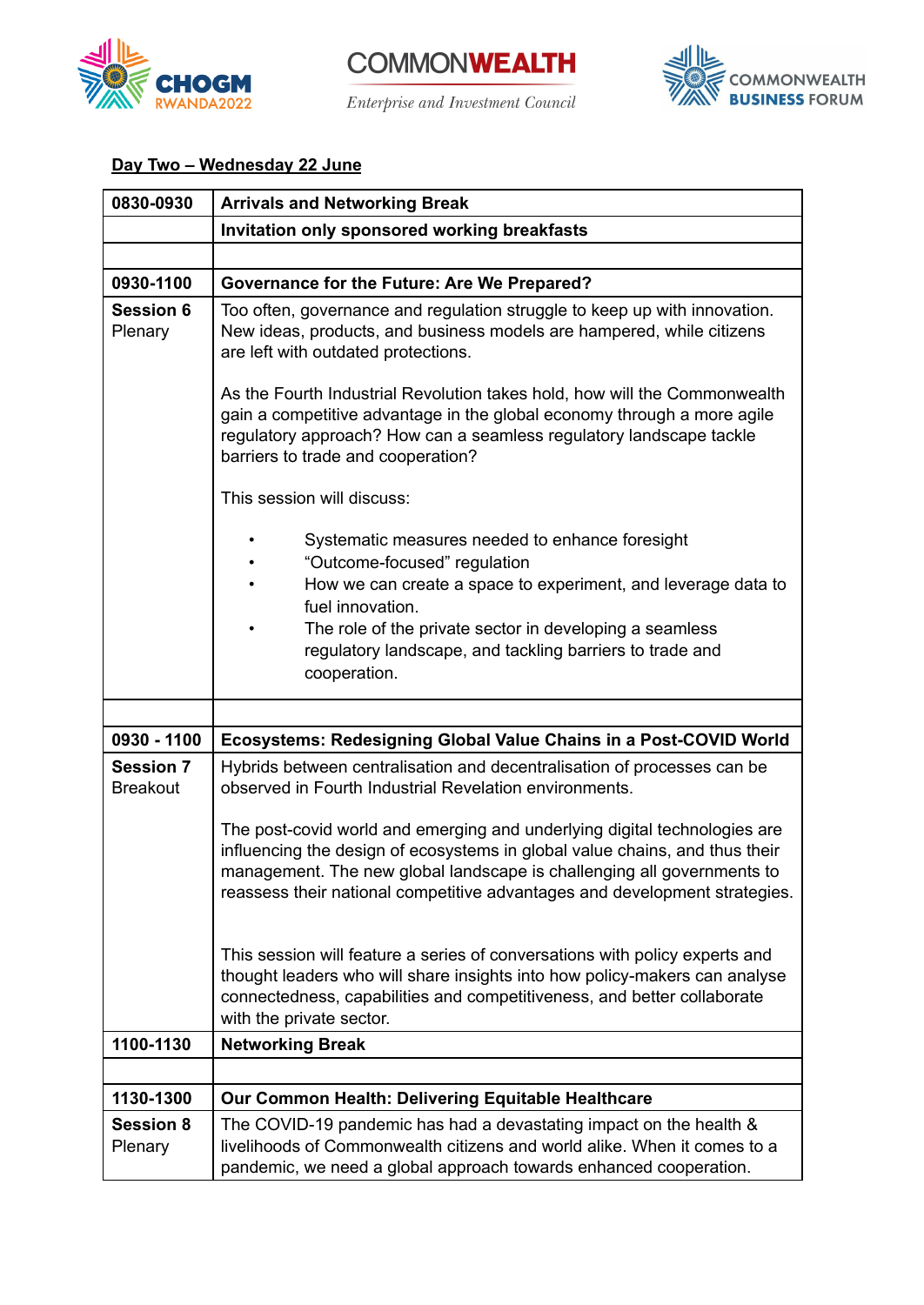



 $\label{prop:ent} \begin{minipage}{0.9\linewidth} \hspace*{-0.1cm} \textit{Interprise and Investment Council} \end{minipage}$ 



|                                | As we go through the third year of the pandemic, what lessons have we<br>learnt to re-imagine healthcare across the Commonwealth?<br>How do we solve the glaring inequities the pandemic brought to the<br>forefront such as access to treatments, live saving equipment & vaccines?                                                                                         |
|--------------------------------|------------------------------------------------------------------------------------------------------------------------------------------------------------------------------------------------------------------------------------------------------------------------------------------------------------------------------------------------------------------------------|
| 1130-1300                      |                                                                                                                                                                                                                                                                                                                                                                              |
|                                | Innovation in Financing and FinTech, Supporting Sustainable Growth                                                                                                                                                                                                                                                                                                           |
| <b>Session 9</b><br>Plenary    | How do we finance the next stage of sustainable growth? As the world<br>recovers, do we need to rely on traditional financing methods or can we<br>utilise new technologies and systems? This session will look at the role<br>Government must play to harness innovation and facilitate growth.<br>What role does FinTech such as Crypto, AI and Blockchain play in growing |
|                                | the economy, and how can governments create the infrastructure to help it<br>thrive. How do cross-party stakeholders work together to support an<br>industry in rapid growth, while protecting consumers and a fair tax take?                                                                                                                                                |
|                                |                                                                                                                                                                                                                                                                                                                                                                              |
| 1130-1300                      | Impact Investments: Unleashing the Power of Capital for Good                                                                                                                                                                                                                                                                                                                 |
| <b>Mixer</b><br><b>Session</b> | A specially curated, invitation-only, networking and discussion opportunity<br>on everything you need to know about Investing for Impact.                                                                                                                                                                                                                                    |
|                                | This curated interactive workshop will answer pertinent questions in the<br>world of impact investments – from what they are, who is funding them and<br>financial performance, to market size and opportunities.                                                                                                                                                            |
|                                | Hosted in the Disrupt Hub, the session will end with networking and a tour<br>of the Exhibition.                                                                                                                                                                                                                                                                             |
|                                |                                                                                                                                                                                                                                                                                                                                                                              |
| 1300-1400                      | <b>Networking Lunch</b>                                                                                                                                                                                                                                                                                                                                                      |
|                                |                                                                                                                                                                                                                                                                                                                                                                              |
| 1400-1530                      | <b>Bridging the Digital Divide</b>                                                                                                                                                                                                                                                                                                                                           |
| <b>Session 10</b><br>Plenary   | The COVID-19 pandemic has accelerated the transition towards a global<br>digital economy. The world's increased reliance on technology has laid bare<br>the divide between those who can access the digital ecosystem & and<br>those who cannot.                                                                                                                             |
|                                | How can the Commonwealth Advantage promote business investment<br>opportunities in digital solutions, services & infrastructure? How can the<br>private sector across the Commonwealth gain from these opportunities?                                                                                                                                                        |
|                                |                                                                                                                                                                                                                                                                                                                                                                              |
| 1400-1600                      | <b>Champions for Green</b>                                                                                                                                                                                                                                                                                                                                                   |
| <b>Mixer</b><br><b>Session</b> | A specially curated, invitation only, networking and discussion opportunity<br>on everything you need to know the blue and green economy ecosystems.                                                                                                                                                                                                                         |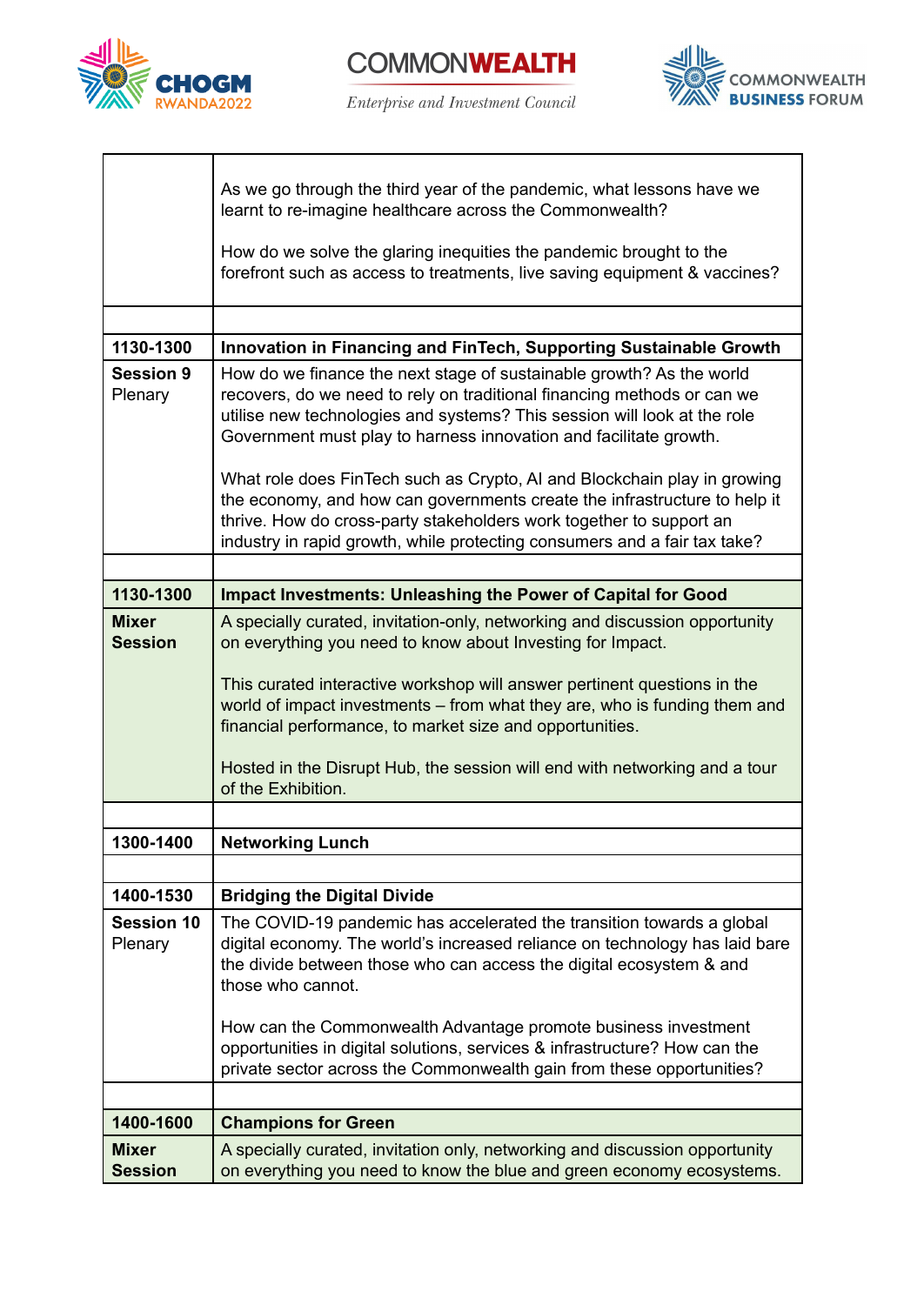

**COMMONWEALTH** 

Enterprise and Investment Council



|                                      | This curated interactive workshop will be exchanging ideas, share best<br>practice on how to make that growth greener.<br>Hosted in the Disrupt Hub, the session will end with networking and a tour<br>of the Exhibition.                                                                                                                                                                                                                                                                                                                                                                          |
|--------------------------------------|-----------------------------------------------------------------------------------------------------------------------------------------------------------------------------------------------------------------------------------------------------------------------------------------------------------------------------------------------------------------------------------------------------------------------------------------------------------------------------------------------------------------------------------------------------------------------------------------------------|
|                                      |                                                                                                                                                                                                                                                                                                                                                                                                                                                                                                                                                                                                     |
| 1530-1600                            | <b>Networking Break</b>                                                                                                                                                                                                                                                                                                                                                                                                                                                                                                                                                                             |
|                                      |                                                                                                                                                                                                                                                                                                                                                                                                                                                                                                                                                                                                     |
| 1600-1730                            | <b>Financing Blue-Green Growth for Sustainable Islands</b>                                                                                                                                                                                                                                                                                                                                                                                                                                                                                                                                          |
| <b>Session 11</b><br>Plenary         | The unique characteristics of small islands present both benefits and<br>vulnerabilities. How can green financing solutions such as 'The<br>Commonwealth Green Finance Facility' help islands use their size and<br>agility to accelerate their uptake of Nature Based Solutions, and transform<br>their reliance on tourism and shipping into blue-green growth?<br>Are there other opportunities available for clean growth that drive economic<br>development and ecological resilience on land and sea?                                                                                         |
|                                      |                                                                                                                                                                                                                                                                                                                                                                                                                                                                                                                                                                                                     |
| 1600-1730                            | <b>Sustainable Tourism</b>                                                                                                                                                                                                                                                                                                                                                                                                                                                                                                                                                                          |
| <b>Session 12</b><br><b>Breakout</b> | Tourism is a 'supergrowth industry' and a vital pillar of many Commonwealth<br>countries. As we emerge from the COVID pandemic, how can the industry<br>overcome concerns and restore confidence in international travel?<br>How can Commonwealth countries ensure that the drive towards tourism<br>recovery prioritises sustainability conservation?<br>In this session, Commonwealth industry leaders will share their future<br>strategies to revitalise tourism and revive ancillary sectors, including<br>transport and hospitality, in a sustainable and environmentally friendly<br>manner. |
| 1830                                 | <b>Gala Dinner</b>                                                                                                                                                                                                                                                                                                                                                                                                                                                                                                                                                                                  |
|                                      |                                                                                                                                                                                                                                                                                                                                                                                                                                                                                                                                                                                                     |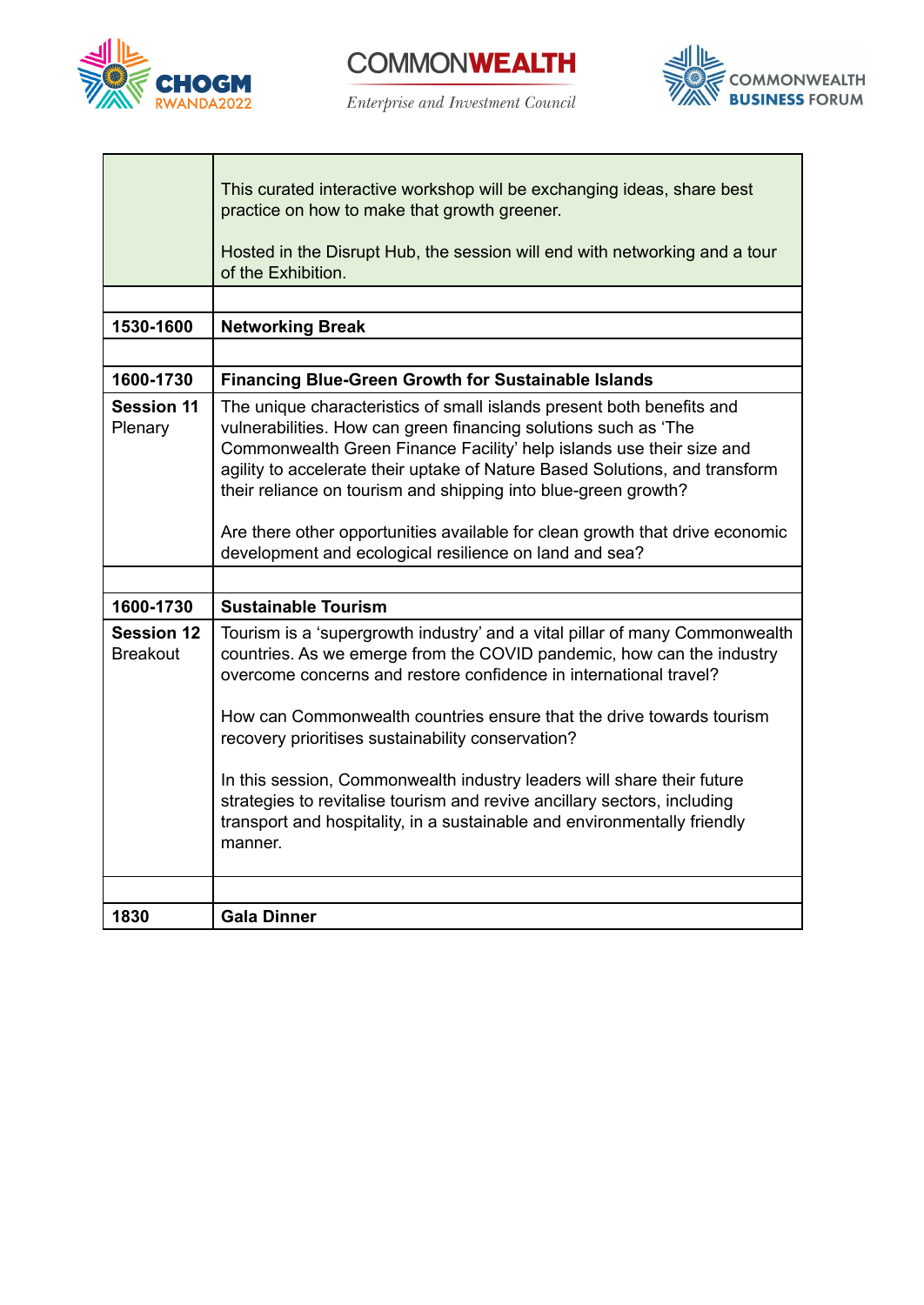

**COMMONWEALTH** Enterprise and Investment Council



# **Day Three – Thursday 23 June**

| 0800-0900                    | <b>Arrivals and Networking Break</b>                                                                                                                                                                                                                                                                                                                                                                                                                                                                        |
|------------------------------|-------------------------------------------------------------------------------------------------------------------------------------------------------------------------------------------------------------------------------------------------------------------------------------------------------------------------------------------------------------------------------------------------------------------------------------------------------------------------------------------------------------|
|                              | Invitation only sponsored working breakfasts                                                                                                                                                                                                                                                                                                                                                                                                                                                                |
|                              |                                                                                                                                                                                                                                                                                                                                                                                                                                                                                                             |
| 0930-1100                    | <b>Future Cities: Sustainable Urbanisation</b>                                                                                                                                                                                                                                                                                                                                                                                                                                                              |
| <b>Session 13</b><br>Plenary | Urbanisation is one of the great challenges and opportunities of our time.<br>How do we ensure our rapidly expanding cities give decent places to live,<br>move populations safely, provide jobs and foster innovation? How do the<br>new cities we need protect and improve the environment for future<br>generations?                                                                                                                                                                                     |
|                              |                                                                                                                                                                                                                                                                                                                                                                                                                                                                                                             |
| 1100-11:30                   | <b>Networking Coffee Break</b>                                                                                                                                                                                                                                                                                                                                                                                                                                                                              |
|                              |                                                                                                                                                                                                                                                                                                                                                                                                                                                                                                             |
| 1130-1300                    | Closing Ceremony: A Challenge to the Commonwealth: Towards a<br><b>Sustainable World</b>                                                                                                                                                                                                                                                                                                                                                                                                                    |
| <b>Session 14</b><br>Plenary | HRH The Prince of Wales launched 'The Great Reset' in 2020 and 'Terra<br>Carta' in January 2021, as an appeal to bring prosperity in harmony with<br>nature. Rwanda, in its role as Chair-in-Office, will be setting the<br>Commonwealth's biennial agenda during this historic juncture.<br>How does the family of 54 Commonwealth nations, under Rwanda's<br>leadership, achieve a step-change in the renewal of the Commonwealth,<br>towards collective prosperity, economic sustainability and societal |
|                              | resilience?                                                                                                                                                                                                                                                                                                                                                                                                                                                                                                 |
|                              |                                                                                                                                                                                                                                                                                                                                                                                                                                                                                                             |
| 1300-1400                    | <b>Networking Lunch</b>                                                                                                                                                                                                                                                                                                                                                                                                                                                                                     |
|                              |                                                                                                                                                                                                                                                                                                                                                                                                                                                                                                             |
| 1400-1600                    | By invitation only - Heads of Government and CEOs Roundtable                                                                                                                                                                                                                                                                                                                                                                                                                                                |
|                              |                                                                                                                                                                                                                                                                                                                                                                                                                                                                                                             |
|                              |                                                                                                                                                                                                                                                                                                                                                                                                                                                                                                             |
|                              |                                                                                                                                                                                                                                                                                                                                                                                                                                                                                                             |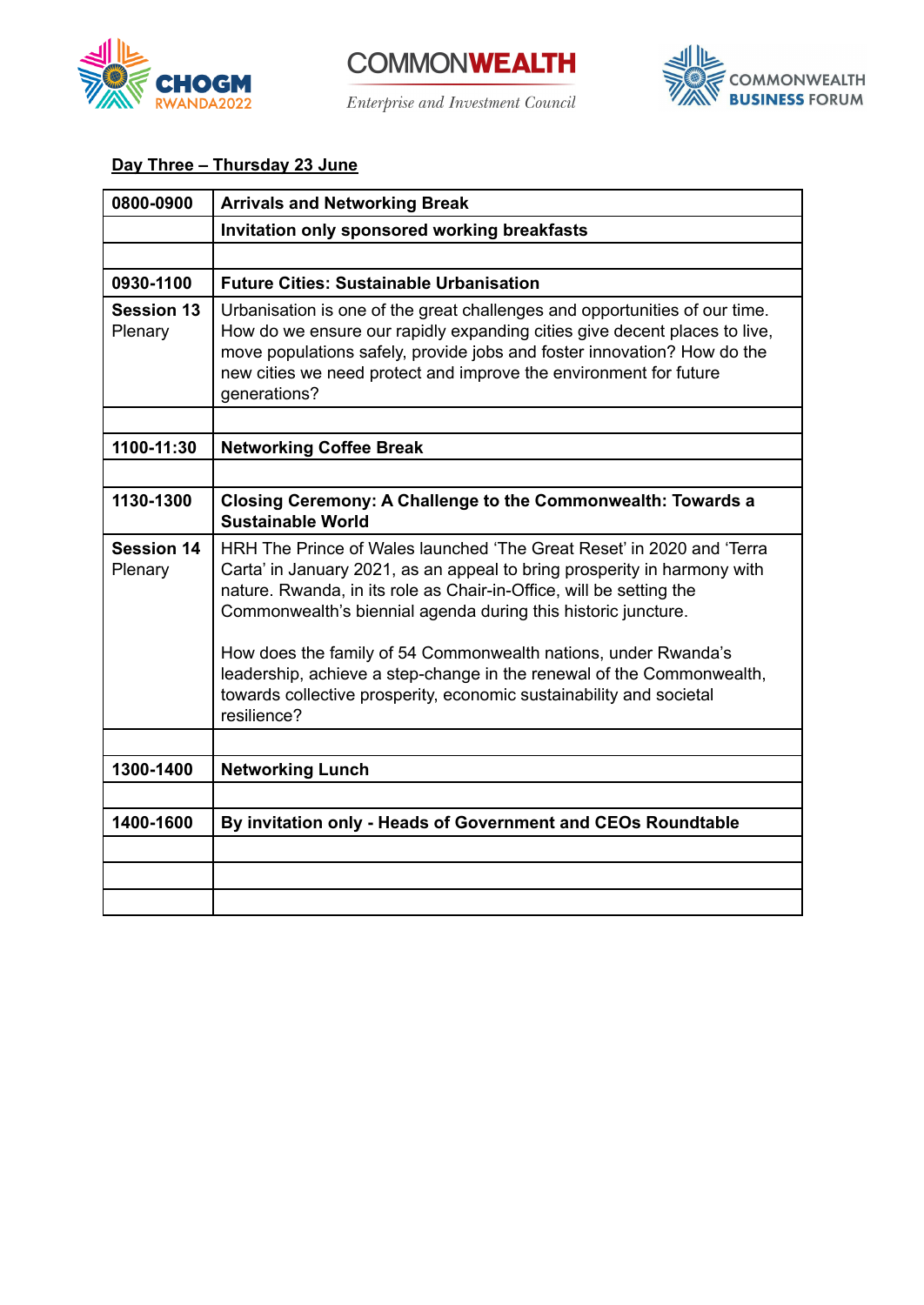





### **Thought Leadership at the Commonwealth Business Forum**

For the first time in 2022, the Commonwealth Business Forum will convene special, invitation-only, Think Tank session with Business and Government Leaders to discuss key issues, and develop positions to support the Government of Rwanda during its two years as Chair in Office of the Commonwealth.

Each Think Tank, co-chaired with the Government of Rwanda, will be held under the Chatham House Rule and will provide a space for robust and incisive discussions where members of the Commonwealth family can share experience, exchange views and develop shared positions.

At the end of the sessions, the Think Tanks will propose a set of recommendations for further discussion, and will continue to meet after the conclusion of CBF 2022.

Participants will be contracted by the organisers to be invited to participate in the sessions.

### **Think Tank One - Innovating for Food Security**

Food security is a critical discussion for many if not all Commonwealth Countries, this Think Tank will focus on universal access to food, and climate-smart farming.

The intersection between innovation & agriculture is more pertinent than ever. Digital and AgTech innovations are changing the Food Security Landscape, with Commonwealth Countries at the forefront of this innovation.

This Think Tank, will bring together experts in the Food Security & Food Systems, and will explore a range of issues around policy and digital implementation strategies. Participants will look at successful use cases with a view to proposing pathways to new research, while advocating for digital innovations and solutions.

### **Think Tank Two - Skills for the Future**

With 2.4 billion citizens spanning 5 continents, the Commonwealth's greatest strength lies in its people, 60% of whom are under the age of 30. What does the future of work hold for the next generations? Are our academic institutions producing young people with the skills and knowledge required for their future? How can business and government collaborate to deliver on the promise of the Commonwealth's youth?

This Think Tank will invite policy makers, academics and thought leaders in the field of education with private sector leaders to discuss and debate the future of skills.

### **Think Tank Three – Standards and Regulations**

Trade across borders flows more easily with a common set of standards and regulations. How does the Commonwealth ensure that standards encourage trade, give consumers